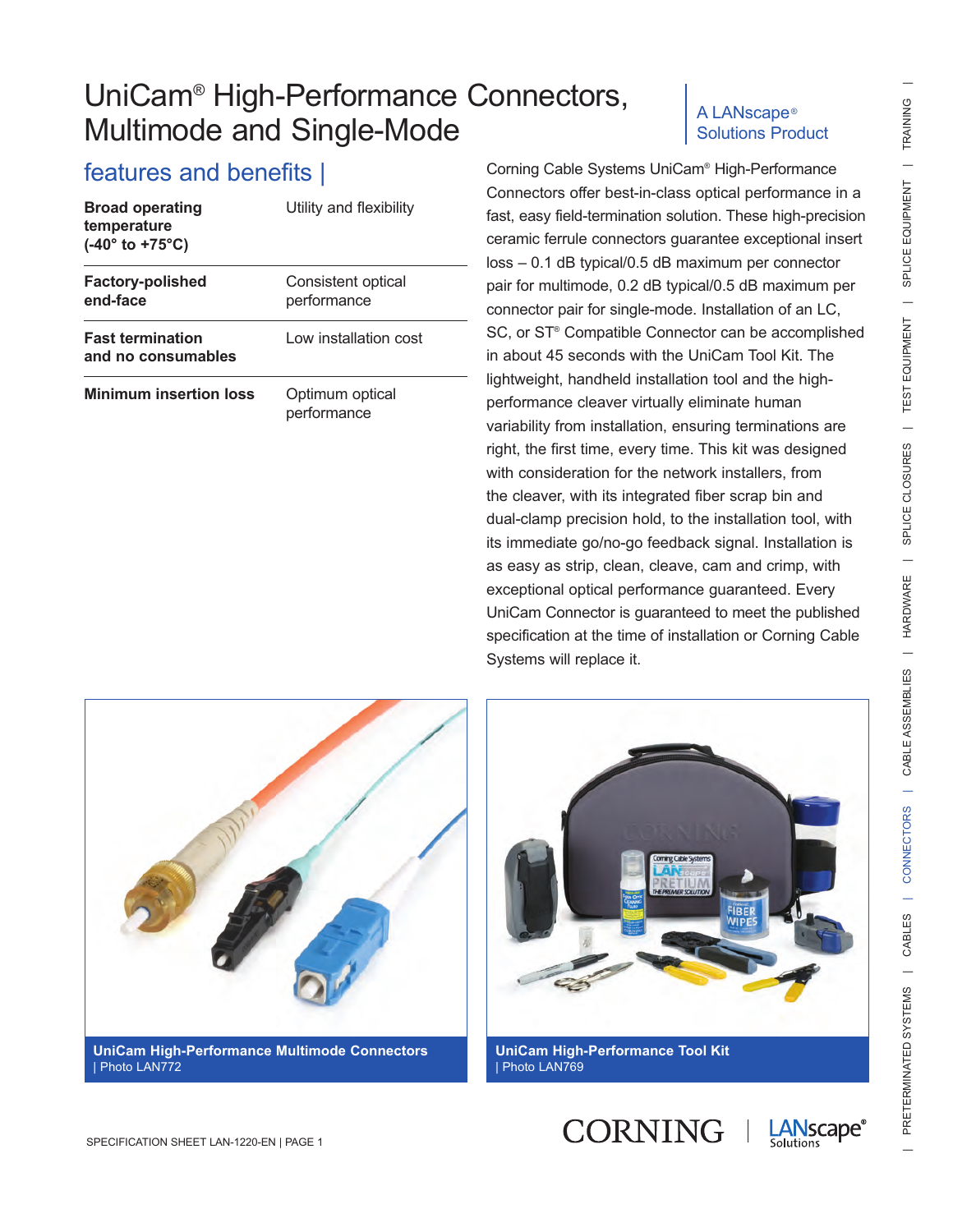#### A LANscape® Solutions Product



### specifications |

| Intermateability             | Connectors are FOCIS compliant with TIA/EIA 604-10A (LC); TIA/EIA 604-3 (SC);<br>TIA/EIA 604-2 (ST <sup>®</sup> Compatible) |
|------------------------------|-----------------------------------------------------------------------------------------------------------------------------|
| <b>Qualification</b>         | Passed EIA/TIA 568-B.3                                                                                                      |
| <b>Durability</b>            | 0.2 dB change, 500 rematings, FOTP-21                                                                                       |
| <b>Tensile Strength</b>      | 10 lb $\leq$ 0.2 dB change on jacketed cable exceeds; 0.5 lb $\leq$ 0.2 dB change on 900 µm<br>cable; FOTP-6                |
| <b>Operating Temperature</b> | $-40^{\circ}$ to $+75^{\circ}$ C, exceeding EIA/TIA 568-B.3                                                                 |



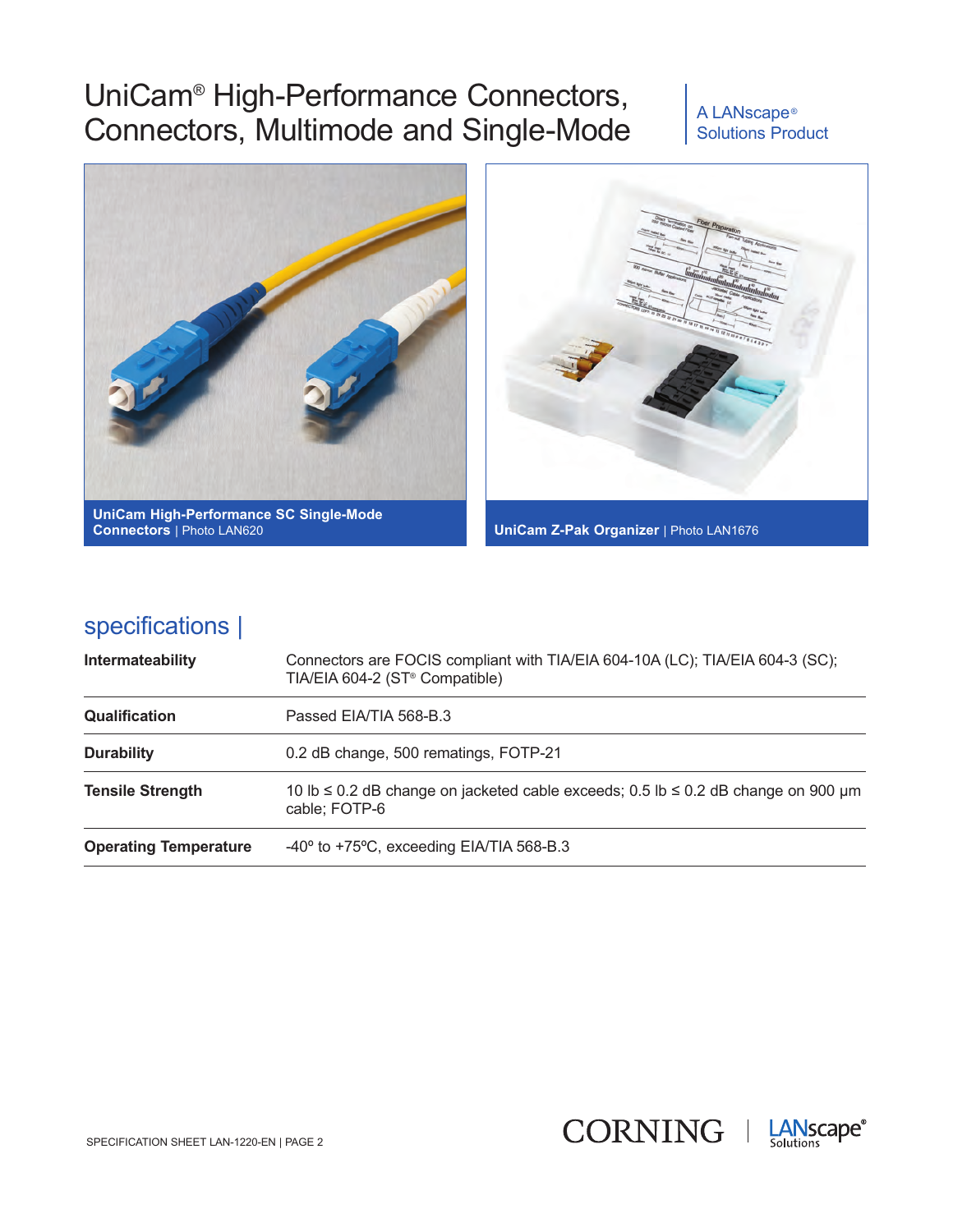#### A LANscape® Solutions Product

### specifications | (continued)

| <b>Multimode</b>           |                          | <b>Insertion Loss</b>     |                                 |                       |                                   |
|----------------------------|--------------------------|---------------------------|---------------------------------|-----------------------|-----------------------------------|
| <b>Connector Type</b>      | Fiber                    | Typical/<br>Maximum (dB)* | Reflectance<br>$(dB)^{\dagger}$ | Housing<br>Color Code | <b>Boot</b><br>Color <sup>‡</sup> |
| LC                         | 62.5 µm multimode        | 0.1/0.5                   | $\leq -20$                      | Beige                 | Beige                             |
| LC                         | 50 µm multimode          | 0.1/0.5                   | $\leq -20$                      | <b>Black</b>          | <b>Black</b>                      |
| LC                         | 50 µm LOMMF <sup>§</sup> | 0.1/0.5                   | $≤ -26$                         | <b>Black</b>          | Aqua                              |
| <b>SC</b>                  | 62.5 µm multimode        | 0.1/0.5                   | $\leq -20$                      | Beige                 | Beige                             |
| <b>SC</b>                  | 50 µm multimode          | 0.1/0.5                   | $\leq -20$                      | <b>Black</b>          | <b>Black</b>                      |
| <b>SC</b>                  | 50 µm LOMMF <sup>§</sup> | 0.1/0.5                   | $≤ -26$                         | <b>Black</b>          | Aqua                              |
| ST <sup>®</sup> Compatible | 62.5 µm multimode        | 0.1/0.5                   | $\leq -20$                      | Amber                 | Beige                             |
| ST Compatible              | 50 µm multimode          | 0.1/0.5                   | $\leq -20$                      | Amber                 | <b>Black</b>                      |
| <b>ST Compatible</b>       | 50 µm LOMMF <sup>§</sup> | 0.1/0.5                   | $≤ -26$                         | Amber                 | Aqua                              |

| Single-Mode                |            | <b>Insertion Loss</b><br>Typical/ | <b>Reflectance</b> | Housing     | <b>Boot</b>        |
|----------------------------|------------|-----------------------------------|--------------------|-------------|--------------------|
| Connector Type             | Polish     | Maximum (dB)*                     | $(dB)^{\dagger}$   | Color Code  | Color <sup>‡</sup> |
| LC.                        | <b>SPC</b> | 0.2/0.50                          | $\leq -40$         | <b>Blue</b> | White              |
| LC                         | <b>UPC</b> | 0.2/0.50                          | $-55$              | <b>Blue</b> | <b>Blue</b>        |
| <b>SC</b>                  | <b>SPC</b> | 0.2/0.50                          | $\leq -40$         | <b>Blue</b> | White              |
| <b>SC</b>                  | <b>UPC</b> | 0.2/0.50                          | $-55$              | <b>Blue</b> | <b>Blue</b>        |
| ST <sup>®</sup> Compatible | <b>SPC</b> | 0.2/0.50                          | $\leq -40$         | Amber       | White              |
| <b>ST Compatible</b>       | <b>UPC</b> | 0.2/0.50                          | $-55$              | Amber       | <b>Blue</b>        |

*\*Insertion loss values given for installation using a UniCam® Tool Kit. When installed using a UniCam Standard Tool Kit, the insertion loss values are 0.3 dB typical and 0.75 dB maximum.*

*†Reflectance values for single-mode are for 18º to 26ºC.*

*‡ Single pack LC connectors are sold with one 900 µm boot, one 2.0/1.6 boot, and one 2.9 mm boot; Single pack SC and ST Compatible Connectors are sold with one 900 µm boot and one 2.9 mm boot. Organizer packs include 900 µm boots only.*

*§ LOMMF = Laser-optimized multimode fiber.*



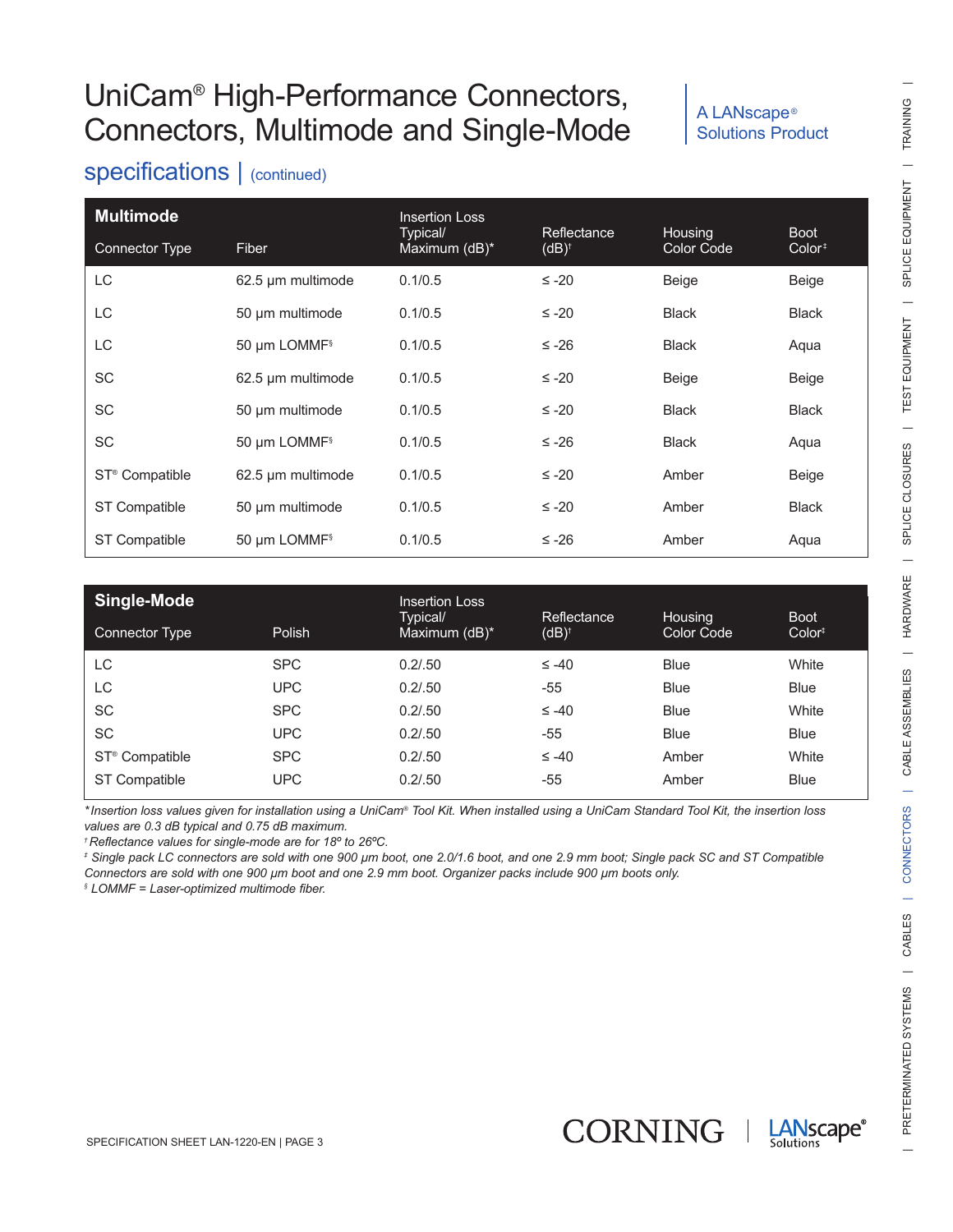#### A LANscape® Solutions Product

### ordering information |

| Part Number          | <b>Description</b>                                                                                       |
|----------------------|----------------------------------------------------------------------------------------------------------|
| <b>LC Connectors</b> |                                                                                                          |
| 95-050-99-X          | UniCam® High-Performance LC Connector, 50 µm LOMMF*, ceramic ferrule,<br>logo, single pack               |
| 95-050-99            | UniCam High-Performance LC Connector, 50 um multimode, ceramic ferrule,<br>logo, single pack             |
| 95-000-99            | UniCam High-Performance LC Connector, 62.5 µm multimode, ceramic ferrule,<br>logo, single pack           |
| 95-050-99P-X         | UniCam High-Performance LC 250 µm Connector, 50 µm LOMMF*, ceramic ferrule,<br>logo, single pack         |
| 95-050-99P           | UniCam High-Performance LC 250 µm Connector, 50 µm multimode, ceramic ferrule,<br>logo, single pack      |
| 95-000-99P           | UniCam High-Performance LC 250 µm Connector, 62.5 µm multimode, ceramic ferrule, logo,<br>single pack    |
| 95-050-99-X-Z        | UniCam High-Performance LC Connector, 50 µm LOMMF*, ceramic ferrule,<br>logo, organizer pack             |
| 95-050-99-Z          | UniCam High-Performance LC Connector, 50 um multimode, ceramic ferrule,<br>logo, organizer pack          |
| 95-000-99-Z          | UniCam High-Performance LC Connector, 62.5 um multimode, ceramic ferrule,<br>logo, organizer pack        |
| 95-050-99P-X-Z       | UniCam High-Performance LC 250 µm Connector, 50 µm LOMMF*, ceramic ferrule,<br>logo, organizer pack      |
| 95-050-99P-Z         | UniCam High-Performance LC 250 µm Connector, 50 µm multimode, ceramic ferrule,<br>logo, organizer pack   |
| 95-000-99P-Z         | UniCam High-Performance LC 250 µm Connector, 62.5 µm multimode, ceramic ferrule, logo,<br>organizer pack |
| 95-200-96            | UniCam High-Performance LC Connector, SPC polish, single-mode, ceramic ferrule,<br>logo, single pack     |
| 95-200-96-Z          | UniCam High-Performance LC Connector, SPC polish, single-mode, ceramic ferrule,<br>logo, organizer pack  |
| 95-200-99            | UniCam High-Performance LC Connector, UPC polish, single-mode, ceramic ferrule,<br>logo, single pack     |
| 95-200-99-Z          | UniCam High-Performance LC Connector, UPC polish, single-mode, ceramic ferrule,<br>logo, organizer pack  |

*\* LOMMF = Laser-optimized multimode fiber.*

*Note: Organizer packs are packs of 25 unassembled UniCam Connectors separated into components and 900 µm boots only.*



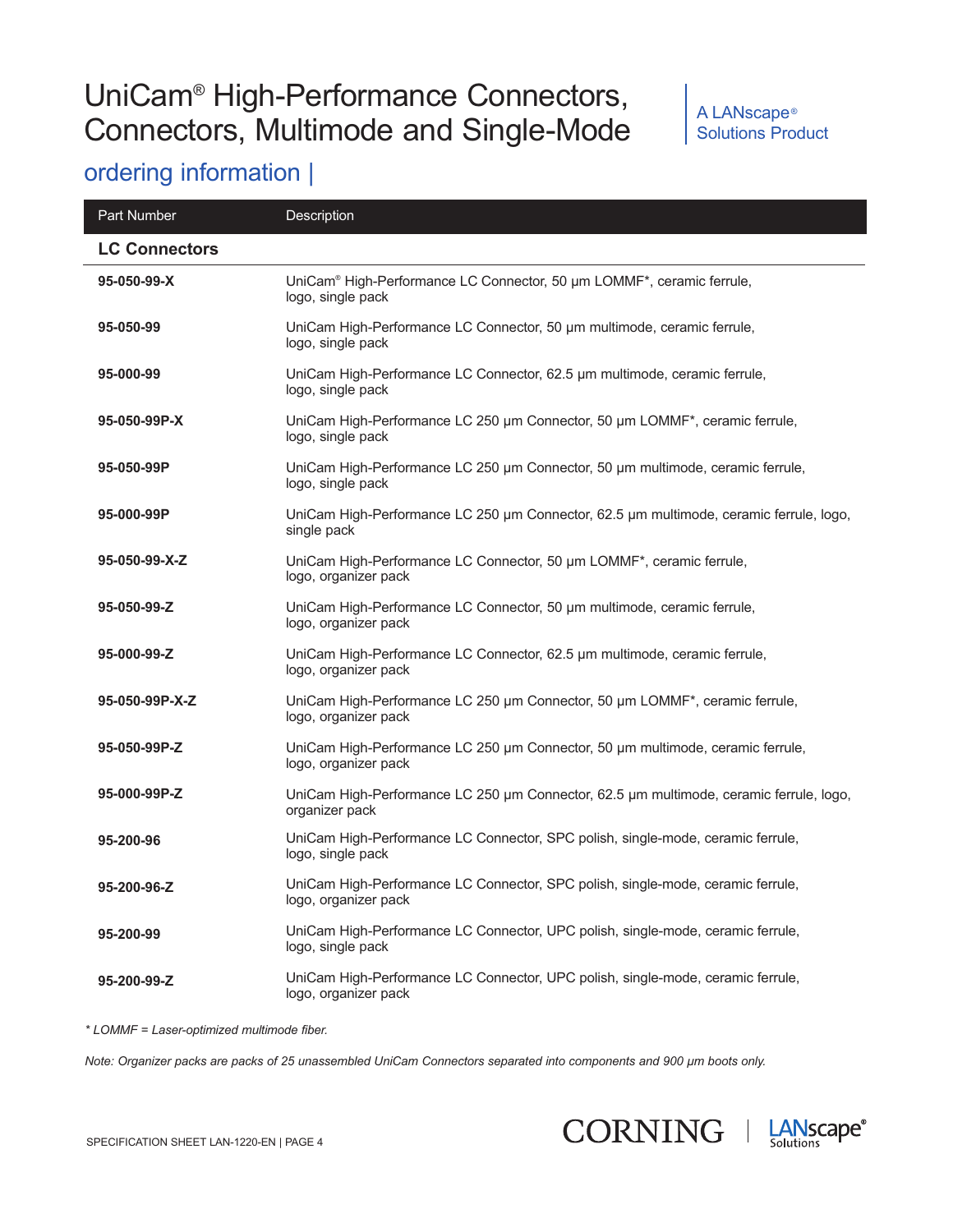#### A LANscape® Solutions Product

### ordering information | (continued)

| Part Number          | Description                                                                                                    |
|----------------------|----------------------------------------------------------------------------------------------------------------|
| <b>SC Connectors</b> |                                                                                                                |
| 95-050-41-X          | UniCam <sup>®</sup> High-Performance SC Connector, 50 µm LOMMF*, ceramic ferrule,<br>logo, single pack         |
| 95-050-41            | UniCam High-Performance SC Connector, 50 um multimode, ceramic ferrule,<br>logo, single pack                   |
| 95-000-41            | UniCam High-Performance SC Connector, 62.5 µm multimode, ceramic ferrule,<br>logo, single pack                 |
| 95-050-41P-X         | UniCam High-Performance SC 250 µm Connector, 50 µm LOMMF*, ceramic ferrule,<br>logo, single pack               |
| 95-050-41P           | UniCam High-Performance SC 250 µm Connector, 50 µm multimode, ceramic ferrule,<br>logo, single pack            |
| 95-000-41P           | UniCam High-Performance SC 250 µm Connector, 62.5 µm multimode, ceramic ferrule,<br>logo, single pack          |
| 95-050-41-X-Z        | UniCam High-Performance SC Connector, 50 µm LOMMF*, ceramic ferrule,<br>logo, organizer pack                   |
| 95-050-41-Z          | UniCam High-Performance SC Connector, 50 um multimode, ceramic ferrule,<br>logo, organizer pack                |
| 95-000-41-Z          | UniCam High-Performance SC Connector, 62.5 µm multimode, ceramic ferrule,<br>logo, organizer pack              |
| 95-050-41P-X-Z       | UniCam High-Performance SC 250 µm Connector, 50 µm LOMMF*, ceramic ferrule,<br>logo, organizer pack            |
| 95-050-41P-Z         | UniCam High-Performance SC 250 µm Connector, 50 µm multimode, ceramic ferrule,<br>logo, organizer pack         |
| 95-000-41P-Z         | UniCam High-Performance SC 250 µm Connector, 62.5 µm multimode, ceramic ferrule, logo,<br>organizer pack       |
| 95-200-41            | UniCam High-Performance SC Connector, SPC polish, single-mode, ceramic ferrule,<br>logo, single pack           |
| 95-200-41-Z          | UniCam High-Performance SC Connector, SPC polish, single-mode, ceramic ferrule,<br>logo, organizer pack        |
| 95-200-42            | UniCam High-Performance SC Connector, UPC polish, single-mode, ceramic ferrule,<br>logo, single pack           |
| 95-200-42-Z          | UniCam High-Performance SC Connector, UPC polish, single-mode, ceramic ferrule,<br>logo, organizer pack        |
| 95-200-42P           | UniCam High-Performance SC 250 µm Connector, UPC polish, single-mode,<br>ceramic ferrule, logo, single pack    |
| 95-200-42P-Z         | UniCam High-Performance SC 250 µm Connector, UPC polish, single-mode,<br>ceramic ferrule, logo, organizer pack |

*\* LOMMF = Laser-optimized multimode fiber.*

*Note: Organizer packs are packs of 25 unassembled UniCam Connectors separated into components.*



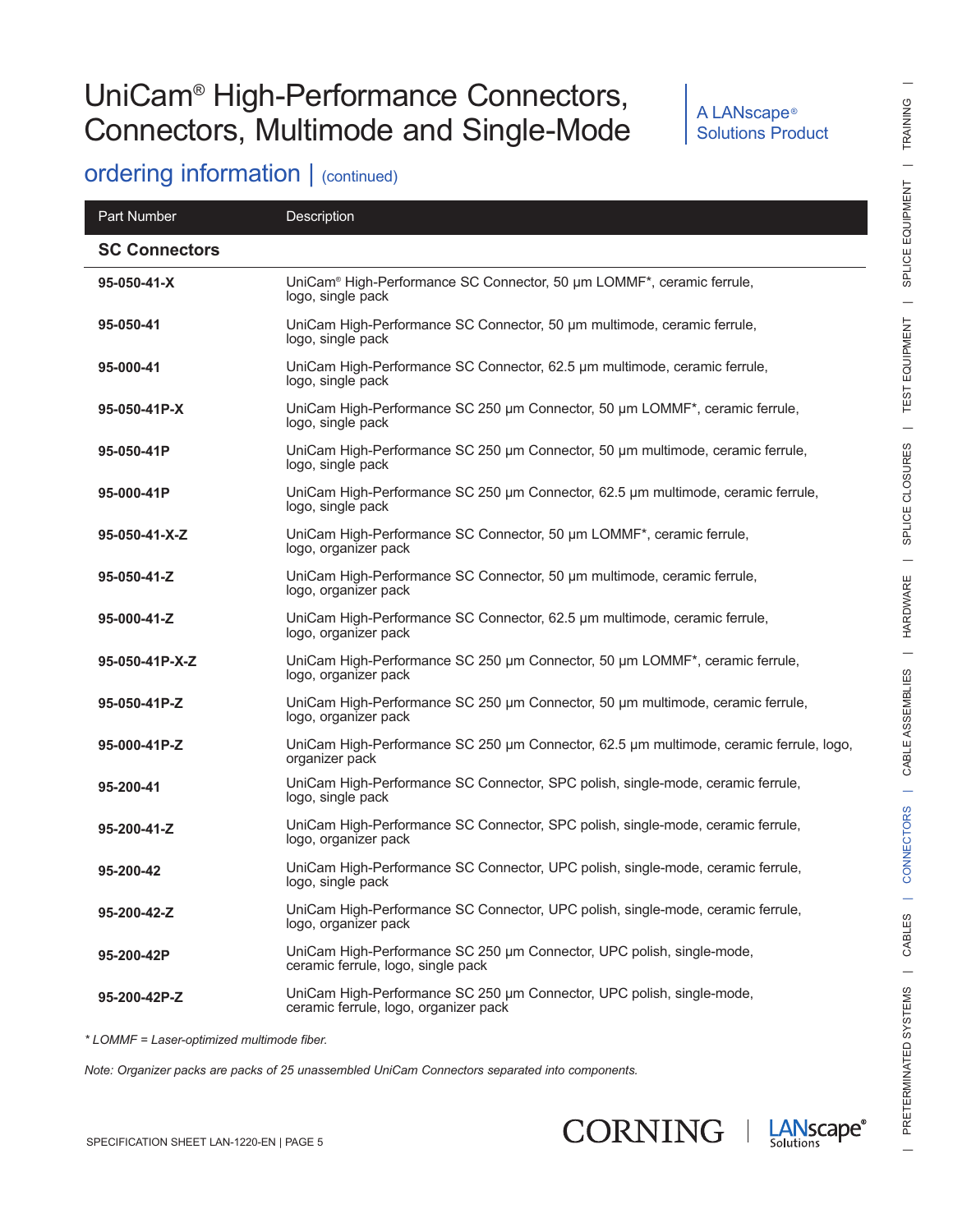#### A LANscape® Solutions Product

### ordering information | (continued)

| Part Number                                           | Description                                                                                                                    |
|-------------------------------------------------------|--------------------------------------------------------------------------------------------------------------------------------|
| <b>ST<sup>®</sup> Compatible</b><br><b>Connectors</b> |                                                                                                                                |
| 95-050-51-X                                           | UniCam <sup>®</sup> High-Performance ST Compatible Connector, 50 µm LOMMF <sup>*</sup> , ceramic ferrule, logo,<br>single pack |
| 95-050-51                                             | UniCam High-Performance ST Compatible Connector, 50 µm multimode, ceramic ferrule, logo,<br>single pack                        |
| 95-000-51                                             | UniCam High-Performance ST Compatible Connector, 62.5 µm multimode, ceramic ferrule,<br>logo, single pack                      |
| $95-050-51-X-Z$                                       | UniCam High-Performance ST Compatible Connector, 50 µm LOMMF*, ceramic ferrule, logo,<br>organizer pack                        |
| 95-050-51-Z                                           | UniCam High-Performance ST Compatible Connector, 50 µm multimode, ceramic ferrule, logo,<br>organizer pack                     |
| 95-000-51-Z                                           | UniCam High-Performance ST Compatible Connector, 62.5 µm multimode, ceramic ferrule,<br>logo, organizer pack                   |
| 95-200-51                                             | UniCam High-Performance ST Compatible Connector, SPC polish, single-mode,<br>ceramic ferrule, logo, single pack                |
| 95-200-51-Z                                           | UniCam High-Performance ST Compatible Connector, SPC polish, single-mode,<br>ceramic ferrule, logo, organizer pack             |
| 95-200-52                                             | UniCam High-Performance ST Compatible Connector, UPC polish, single-mode,<br>ceramic ferrule, logo, single pack                |
| 95-200-52-Z                                           | UniCam High-Performance ST Compatible Connector, UPC polish, single-mode,<br>ceramic ferrule, logo, organizer pack             |

*\* LOMMF = Laser-optimized multimode fiber.*

*Note: Organizer packs are packs of 25 unassembled UniCam Connectors separated into components.*

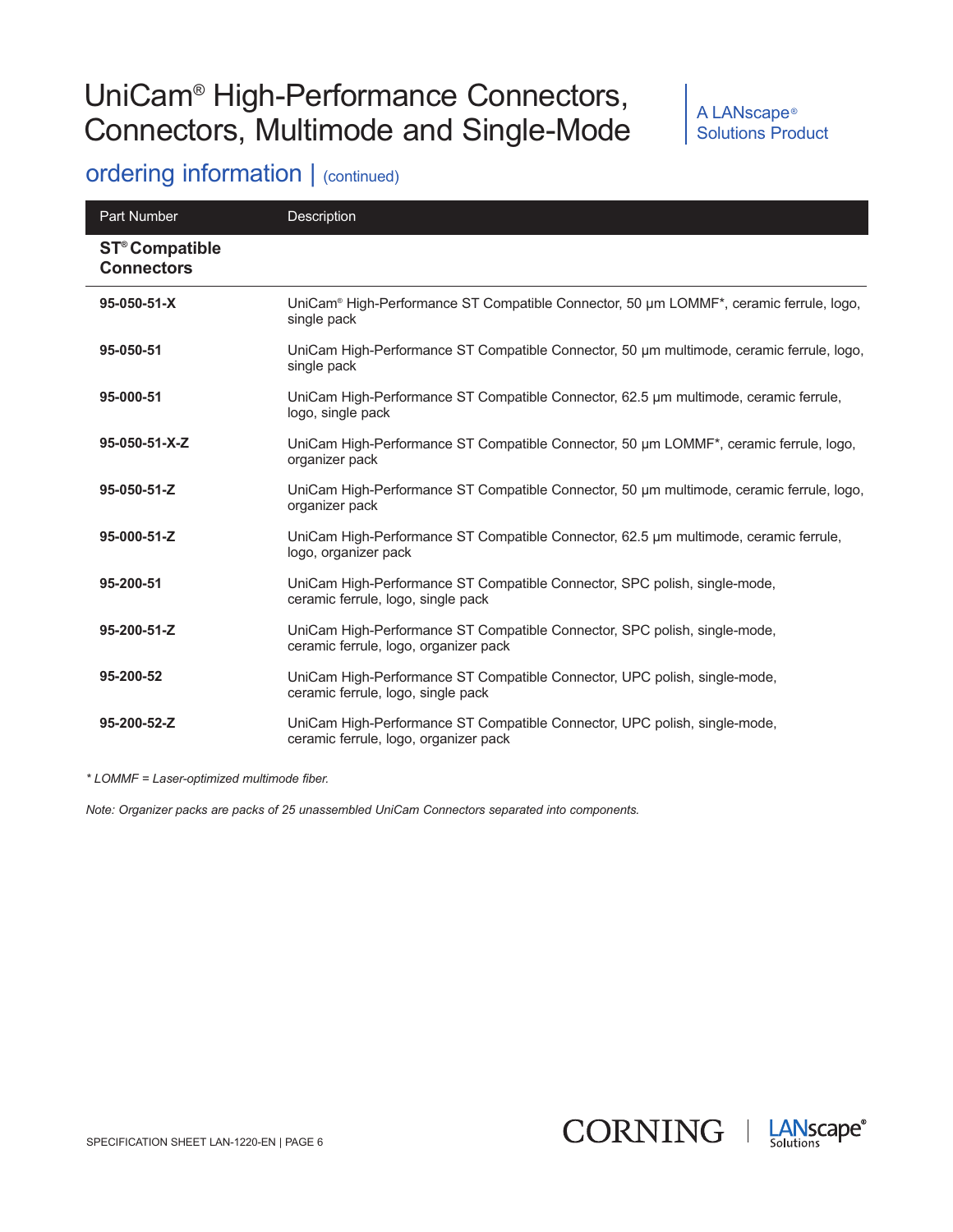#### A LANscape® Solutions Product

### ordering information | (continued)

| Part Number                                | <b>Description</b>                                                                                                                                                        |
|--------------------------------------------|---------------------------------------------------------------------------------------------------------------------------------------------------------------------------|
| <b>Tool Kits and</b><br><b>Accessories</b> |                                                                                                                                                                           |
| <b>TKT-UNICAM-PFC</b>                      | UniCam® High-Performance Tool Kit, includes high-performance Installation tool,<br>high-performance flat cleaver and all required fiber preparation and cleaning supplies |
| <b>TKT-UNICAM</b>                          | UniCam Connector Standard Installation Tool Kit, includes score-and-cleave cleaver, installation<br>tool, continuity test set with adapters and all required preparation  |
| <b>FBC-015</b>                             | High-Performance Cleaver, individual flat fiber cleaver                                                                                                                   |
| <b>FBC-14-15-16-BLADE</b>                  | Replacement Blade for the high-performance cleaver                                                                                                                        |
| <b>VFL-A125</b>                            | LC 1.25 mm Ferrule Adapter for VFL <sup>+</sup>                                                                                                                           |
| <b>VFL-A250</b>                            | SC and ST® Compatible 2.5 mm Ferrule Adapter for VFL <sup>+</sup>                                                                                                         |
| <b>VFL-AKIT</b>                            | LC 1.25 mm and SC and ST Compatible 2.5 mm Ferrule Adapter for VFL <sup>+</sup>                                                                                           |
| <b>TER-CTS-LC</b>                          | Continuity Test Set Adapter for LC connectors                                                                                                                             |
| <b>TER-CTS-SC</b>                          | Continuity Test Set Adapter for SC connectors*                                                                                                                            |
| <b>TER-CTS-ST</b>                          | Continuity Test Set Adapter for ST Compatible Connectors*                                                                                                                 |
| <b>VFL-350</b>                             | Visual Fault Locator <sup>#</sup>                                                                                                                                         |
| TL-UC01                                    | UniCam Connector Basic Tool Kit Installation Tool                                                                                                                         |
| <b>TL-UCP</b>                              | High-Performance Installation Tool <sup>#</sup>                                                                                                                           |
| <b>FCC-WIPES</b>                           | Canister of 90 lint-free cleaning wipes                                                                                                                                   |
| <b>FCC-CLEANER-FIBER</b>                   | Fiber Optic Cleaning Fluid, 3 oz can                                                                                                                                      |

*\* For use with TKT-UNICAM only.*

*†For use with TKT-UNICAM-PFC.*

*‡Note: Laser light: Do not view directly with optical instruments (magnifiers). Class 1M laser product.*